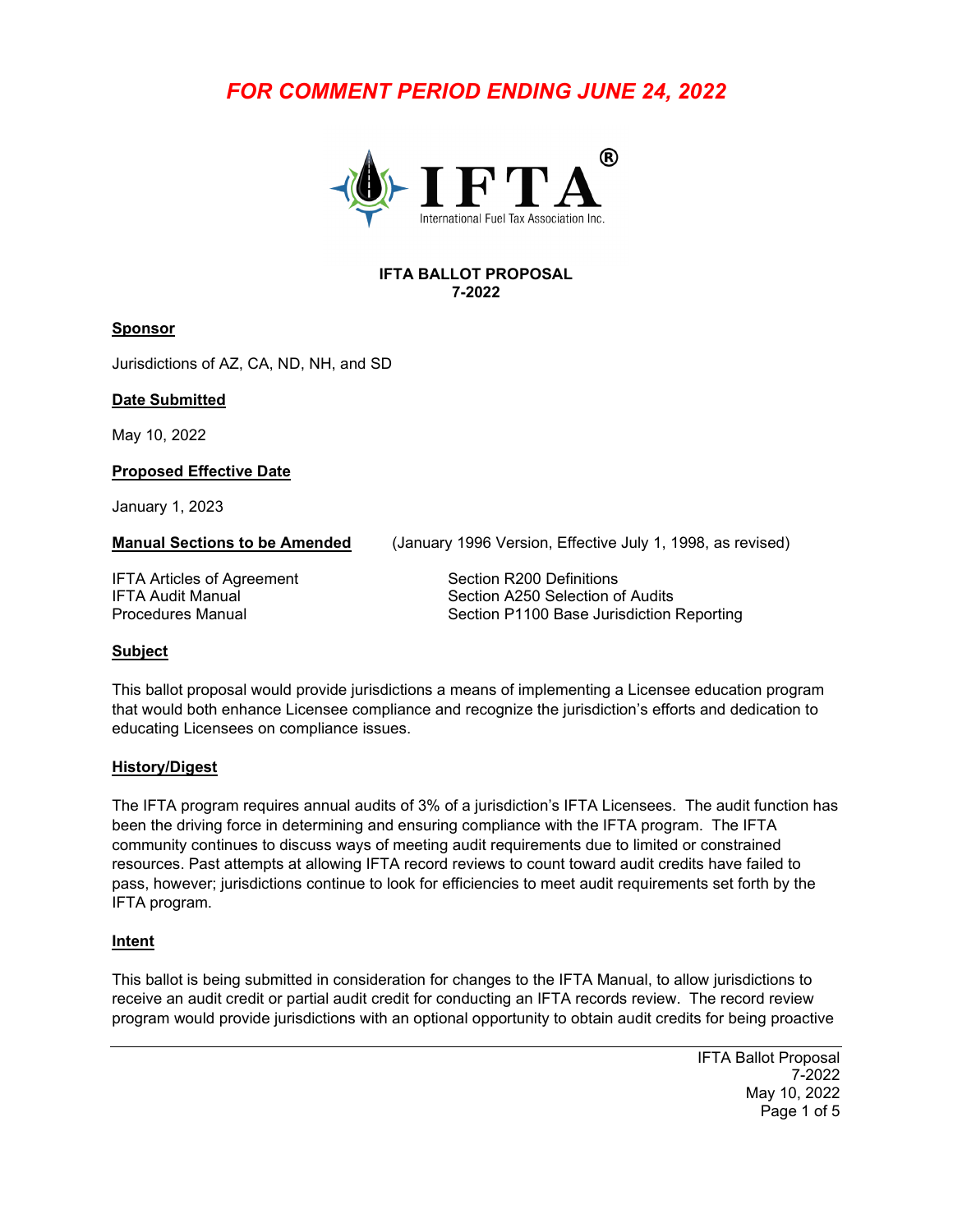in educating Licensees regarding program compliance. Record Reviews would allow jurisdictions to provide Licensees with the opportunity to adjust their reporting and recording systems to ensure compliance with the IFTA program agreement. The records review would allow jurisdictions to review licensees' information to help verify record keeping and internal controls that follow the agreement. This would translate into the carrier reporting the correct amount of tax at the correct time in benefit to all jurisdictions.

In the long term, jurisdictions that choose to implement a record review program could also see a reduction in audit hours due to Licensees having records that are now in compliance with IFTA plan requirements. The record review program would provide benefit to the Licensee, Jurisdictions, and IFTA by achieving the goal of educating carriers to enhance and encourage compliance by reaching more carriers than by only conducting audits. The ballot proposal would allow Records Reviews conducted during the jurisdictions current review period to be counted and included in the audit count requirement.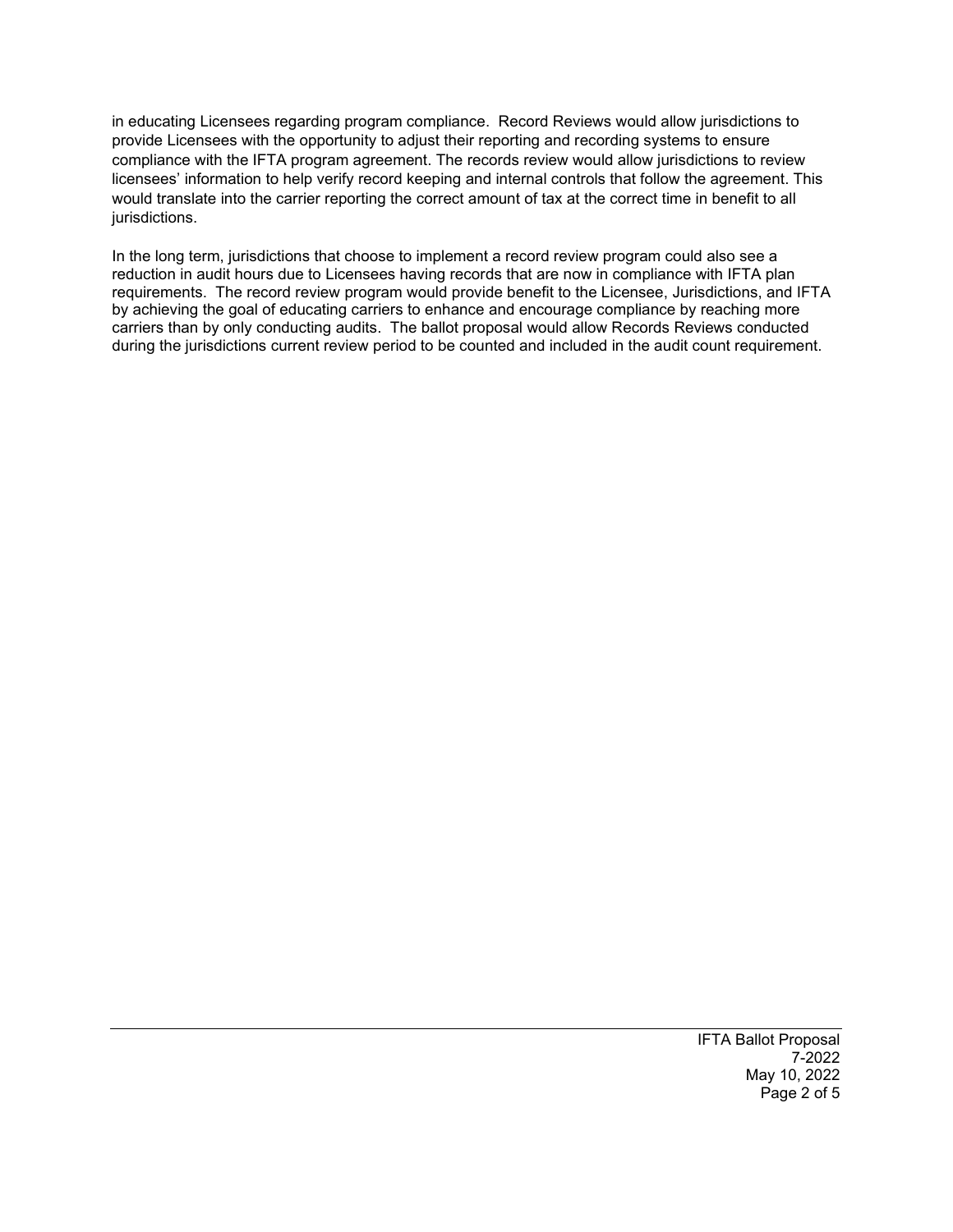#### **Interlining Indicates Deletion; Underlining Indicates Addition**

**IFTA Articles of Agreement:**

#### **Article II, Section R200 Definitions**

**R248 Records Review** means an evaluation of a Licensee's distance and fuel accounting system and

 internal controls to assess the Licensee's compliance with the requirements of the Agreement. A Records Review:

- 1. will be limited in scope and will be less than a full year.
- 2. may be conducted before the licensee's first full license renewal.
- 3. does not require records to be compared to a quarterly return.
- 4. will not result in an assessment.
- 13 5. will result in a written report educating the taxpayer on compliance with the record-keeping, internal controls, and reporting requirements of the agreement.

 **R248 R249 Recreational Vehicle** means vehicles such as motor homes, pickup trucks with attached campers, and buses when used exclusively for personal pleasure by an individual. In order to qualify as a recreational vehicle, the vehicle shall not be used in connection with any business endeavor.

- **IFTA Audit Manual Audit Program Standards**
- **A250 Selection of Audits**
- 

## **\*A250 NUMBER OF AUDITS**

24 Base jurisdictions will be held accountable for audits and will be required to complete audits of an<br>25 average of 3 percent per year of the number of IFTA accounts required to be reported by that juris average of 3 percent per year of the number of IFTA accounts required to be reported by that jurisdiction on the annual reports filed pursuant to the IFTA Procedures Manual, Section P1110.300.005 excluding new Licensees, for each year of the program compliance review period, other than the jurisdiction's IFTA implementation year. Such audits shall cover all of the returns that were filed or required to be filed during a license year or shall cover at least four (4) consecutive quarters. This does not preclude audits of individual Licensees several times during the program compliance review period. However, audits of a single Licensee that cover multiple license years, fuel types, or both shall be counted as one audit for program compliance review purposes. For purposes of this requirement, a Member Jurisdiction may substitute three Records Reviews for one

Audit; provided, that no Member Jurisdiction may substitute Records Reviews for more than twenty-five

- percent of the total of the Audits required under this section. To use Records Reviews as a substitute for
- Audits, a Member Jurisdiction must adopt formal procedures that comply with the guidelines for Records
- Reviews set out in the Audit Manual. All accounts may be subject to a Records Review. Records
- Reviews cannot count toward the high or low distance audit requirement established in Section A260
- 40 Selection of Audits of the IFTA audit manual. All Records Reviews will count towards the unspecified
- distance account audit requirements. Any follow up or secondary Records Review on compliance issues
- will not count as another Records Review.
- 

# **A500 RECORDS REVIEW**

 A Base Jurisdiction may perform a Records Review of any Licensee's distance and fuel reporting system to ensure compliance with the Agreement. A Records Review is a thorough evaluation of the Licensee's

> IFTA Ballot Proposal 7-2022 May 10, 2022 Page 3 of 5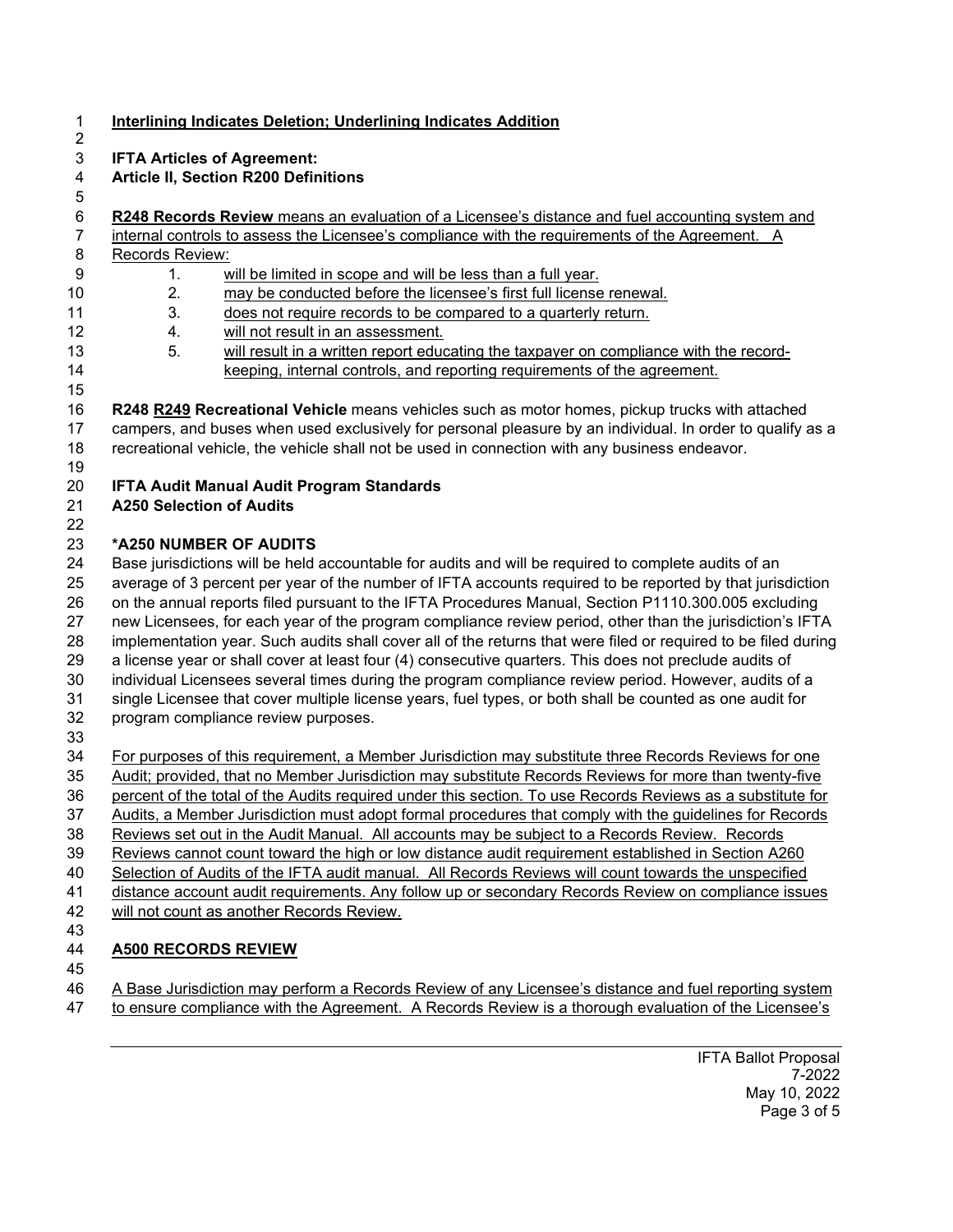|                                      | performing a Records Review is to mitigate potential record keeping compliance issues.                                                                                                                                                                                                                                                                                                                                                                                                                    |
|--------------------------------------|-----------------------------------------------------------------------------------------------------------------------------------------------------------------------------------------------------------------------------------------------------------------------------------------------------------------------------------------------------------------------------------------------------------------------------------------------------------------------------------------------------------|
| .100                                 | The primary differences between an Audit and a Records Review are that a Records Review:                                                                                                                                                                                                                                                                                                                                                                                                                  |
| .005                                 | focuses only on an evaluation of internal controls and compliance of the distance and fuel<br>reporting system using requirements found in A320, except A320.500 and A320.600 of the Audit<br>Manual;                                                                                                                                                                                                                                                                                                     |
| .010                                 | may be limited in scope to less than a full Reporting Period;                                                                                                                                                                                                                                                                                                                                                                                                                                             |
| .015                                 | may be conducted before the first renewal;                                                                                                                                                                                                                                                                                                                                                                                                                                                                |
| .020                                 | will be part of an overall education plan on educating the Licensee of IFTA record-keeping<br>requirements as set forth in the base jurisdictions procedures;                                                                                                                                                                                                                                                                                                                                             |
| .025                                 | is not required to compare records to a quarterly tax return to determine adjustments; and                                                                                                                                                                                                                                                                                                                                                                                                                |
| .030                                 | cannot result in a tax assessment.                                                                                                                                                                                                                                                                                                                                                                                                                                                                        |
|                                      |                                                                                                                                                                                                                                                                                                                                                                                                                                                                                                           |
|                                      | <b>A510 Records Review Implementation</b>                                                                                                                                                                                                                                                                                                                                                                                                                                                                 |
| .100                                 | The Records Review procedures must:                                                                                                                                                                                                                                                                                                                                                                                                                                                                       |
|                                      |                                                                                                                                                                                                                                                                                                                                                                                                                                                                                                           |
|                                      | source documents, and the sources used by the Licensee to determine distances and fuel<br>reporting;                                                                                                                                                                                                                                                                                                                                                                                                      |
|                                      | assess and document internal controls;                                                                                                                                                                                                                                                                                                                                                                                                                                                                    |
|                                      | A Member Jurisdiction electing to institute a Records Review program that qualifies towards the<br>annual Audit requirement must establish procedures and guidelines similar to those for Audits.<br>comply with requirements in A240.100 to A240.400Auditor Qualifications and Responsibilities;<br>document the distance and fuel reporting system used by the Licensee, the items included in the<br>evaluate the compliance of the records with IFTA requirements and identify specific deficiencies; |
| .005<br>.010<br>.015<br>.020<br>.025 | furnish a written report in compliance with section A460.100 (except A460.100.50), A460.200,<br>and A460.500.005 to A460.500.015, of the Audit Manual;                                                                                                                                                                                                                                                                                                                                                    |
| .030                                 | record all contacts with the Licensee; and,                                                                                                                                                                                                                                                                                                                                                                                                                                                               |
| .035                                 | retain the completed Records Reviews according to the prevailing IFTA Peer Compliance Review<br>Audit records retention requirements.                                                                                                                                                                                                                                                                                                                                                                     |

IFTA Ballot Proposal 7-2022 May 10, 2022 Page 4 of 5